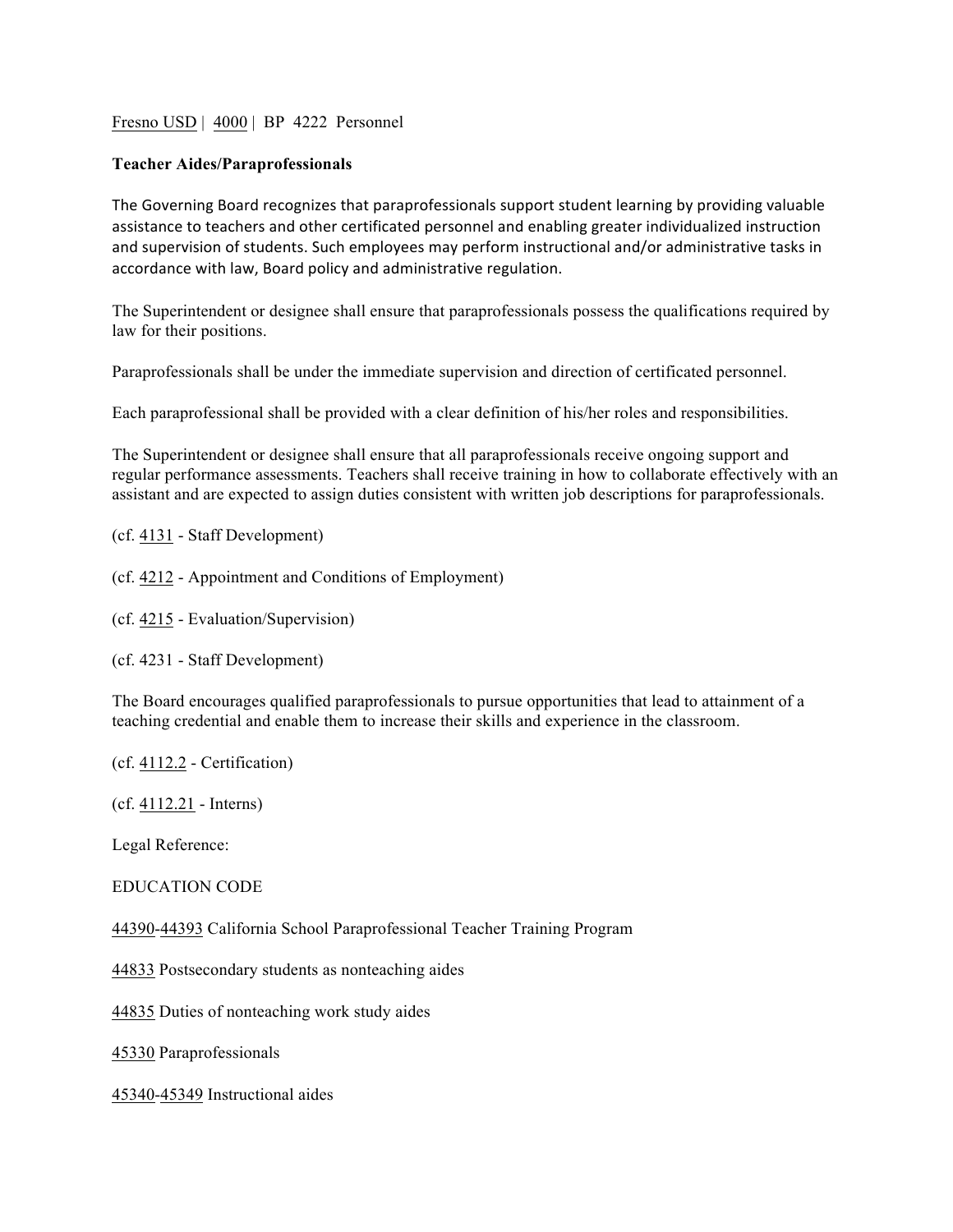45350-45354 Teacher assistants

45360-45367 Teacher aides

54480-54486 Special Teacher Employment Programs

CODE OF REGULATIONS, TITLE 5

12065-12070 Teacher aides for Special Teacher Employment Programs

UNITED STATES CODE, TITLE 20

6311 State plans

6314 Schoolwide programs

6315 Targeted assistance schools

6318 Parent involvement

6319 Qualifications for teachers and paraprofessionals

CODE OF FEDERAL REGULATIONS, TITLE 34

200.58-200.59 Qualifications and duties of paraprofessionals

Management Resources:

U.S. DEPARTMENT OF EDUCATION PUBLICATIONS

Roles for Education Paraprofessionals in Effective Schools, 1997

Title I Paraprofessionals, Non-Regulatory Guidance, March 1, 2004

WEB SITES

CTC Paraprofessional Teacher Training Program: http://www.ctc.ca.gov/para

CDE: http://www.cde.ca.gov

CSBA: http://www.csba.org

U.S. Department of Education: http://www.ed.gov

California School Employees Association: http://www.csea.com

National Resource Center for Paraprofessionals: http://www.nrcpara.org